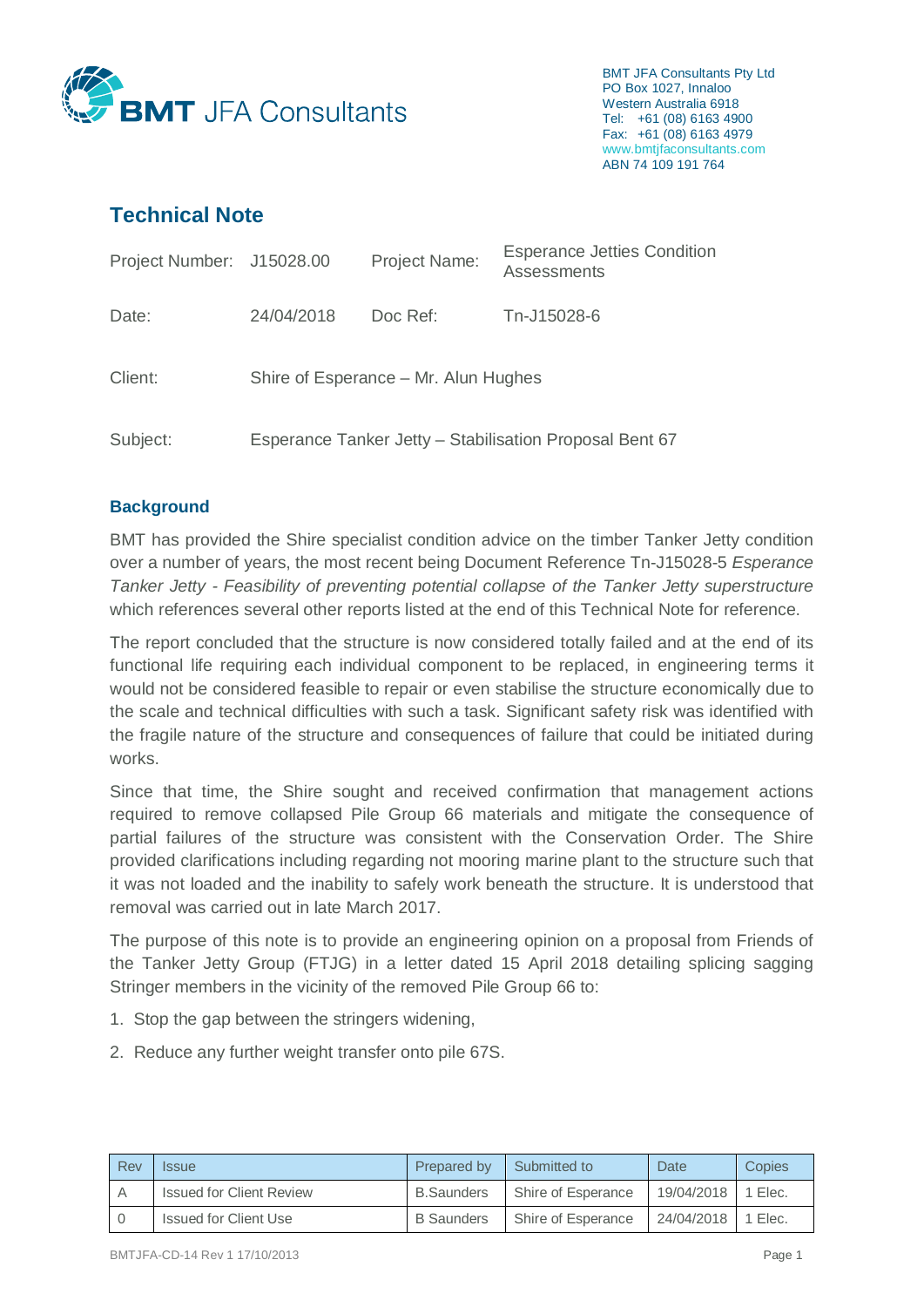

Figure 1 Pile Group 66 (missing) & 67 07/04/18

## **Assessment**

Firstly, significant Safety in Design challenges exist for any works on the structure as recent management works have shown.

Structurally, we have the following comments:

- the stringers are separating as the deck drapes between adjacent pile bents to Group 66 as a result of complete loss of bolt section to all connections on the structure
- joining of the stringers to prevent them separating would resolve the above failure of the bolted connection and allow them to support the deck as the structure settles or across lost pile groups as has been noted in previous reports
- this would however increase loads on adjacent groups rather than reduce it as noted in the query and therefore not provide the intended solution
- it is deemed unsafe to work beneath the structure in this condition
- the analogue of failure and structure fragility is well established in past collapses over time
- the current condition of the structure in practice means that work other than management actions to prevent escape of floating debris (carried out clear of beneath the deck) is not considered feasible unless it is in the context of complete structural system replacement which in our view would require complete demolition given the deck condition being rated as failed

#### **Conclusion**

The conditions leading to the current state of the stringer is widespread in the structure deck. The condition of the piles that led to the failure of Pile Group 66 and 67 is also widespread within the structure. It is likely that additional loading of adjacent bents will continue to fail them resulting in a progressive collapse in time as was predicted previously. This could occur at any time and particularly the risk increases with winter storm wave events.